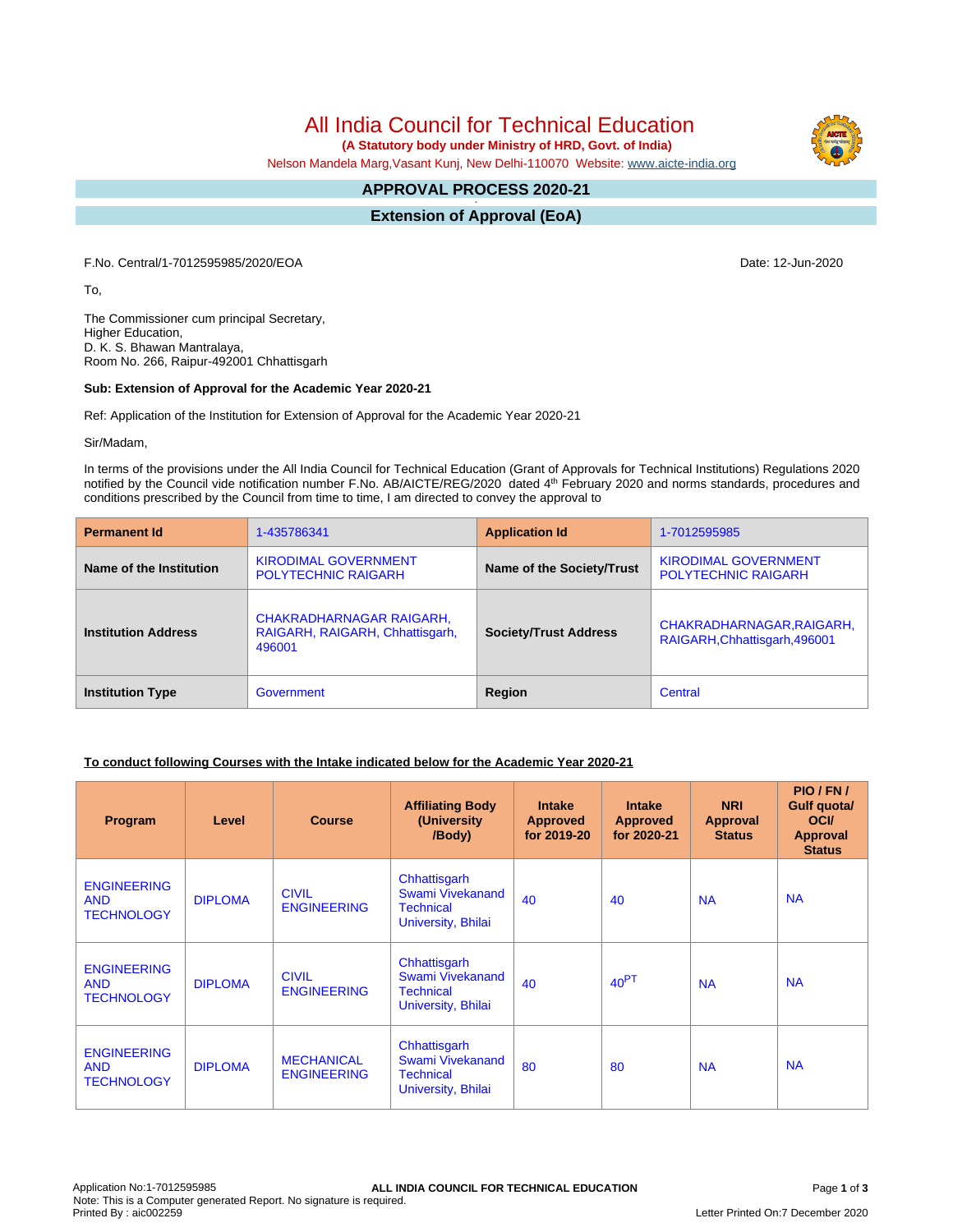| <b>ENGINEERING</b><br><b>AND</b><br><b>TECHNOLOGY</b> | <b>DIPLOMA</b> | <b>MECHANICAL</b><br><b>ENGINEERING</b>                                                        | Chhattisgarh<br>Swami Vivekanand<br><b>Technical</b><br>University, Bhilai        | 40 | 40 <sup>PT</sup> | <b>NA</b> | <b>NA</b> |
|-------------------------------------------------------|----------------|------------------------------------------------------------------------------------------------|-----------------------------------------------------------------------------------|----|------------------|-----------|-----------|
| <b>ENGINEERING</b><br><b>AND</b><br><b>TECHNOLOGY</b> | <b>DIPLOMA</b> | <b>ELECTRICAL</b><br><b>ENGINEERING</b>                                                        | Chhattisgarh<br><b>Swami Vivekanand</b><br><b>Technical</b><br>University, Bhilai | 80 | 80               | <b>NA</b> | <b>NA</b> |
| <b>ENGINEERING</b><br><b>AND</b><br><b>TECHNOLOGY</b> | <b>DIPLOMA</b> | <b>ELECTRICAL</b><br><b>ENGINEERING</b>                                                        | Chhattisgarh<br>Swami Vivekanand<br><b>Technical</b><br>University, Bhilai        | 80 | 80 <sup>PT</sup> | <b>NA</b> | <b>NA</b> |
| <b>ENGINEERING</b><br><b>AND</b><br><b>TECHNOLOGY</b> | <b>DIPLOMA</b> | <b>ELECTRONICS</b><br><b>AND</b><br><b>TELECOMMUNI</b><br><b>CATIONS</b><br><b>ENGINEERING</b> | Chhattisgarh<br><b>Swami Vivekanand</b><br><b>Technical</b><br>University, Bhilai | 40 | 40               | <b>NA</b> | <b>NA</b> |
| <b>ENGINEERING</b><br><b>AND</b><br><b>TECHNOLOGY</b> | <b>DIPLOMA</b> | <b>COMPUTER</b><br><b>SCIENCE AND</b><br><b>ENGINEERING</b>                                    | Chhattisgarh<br>Swami Vivekanand<br><b>Technical</b><br>University, Bhilai        | 40 | 40               | <b>NA</b> | <b>NA</b> |
| <b>ENGINEERING</b><br><b>AND</b><br><b>TECHNOLOGY</b> | <b>DIPLOMA</b> | <b>METALLURGICA</b><br><b>L ENGINEERING</b>                                                    | Chhattisgarh<br>Swami Vivekanand<br><b>Technical</b><br>University, Bhilai        | 40 | 40               | <b>NA</b> | <b>NA</b> |

PT: Part Time Course(s)

## **It is mandatory to comply with all the essential requirements as given in APH 2020-21 (Appendix 6)**

The Institution/ University is having the following deficiencies as per the online application submitted to AICTE and the same shall be complied within Two year from the date of issue of this EoA

| <b>Deficiencies Noted based on Self Disclosure</b> |                   |  |  |  |  |
|----------------------------------------------------|-------------------|--|--|--|--|
| <b>Particulars</b>                                 | <b>Deficiency</b> |  |  |  |  |
| <b>1. Computational Facilities</b>                 |                   |  |  |  |  |
| Internet Bandwidth                                 | Yes               |  |  |  |  |
| PCs to Student ratio                               | Yes               |  |  |  |  |
| 2. Faculty Deficiency                              | Yes               |  |  |  |  |

**\***Please refer Deficiency Report for details

# **Important Instructions**

1. The State Government/ UT/ Directorate of Technical Education/ Directorate of Medical Education shall ensure that 10% of reservation for Economically Weaker Section (EWS) as per the reservation policy for admission, operational from the Academic year 2020-21 is implemented without affecting the reservation percentages of SC/ ST/ OBC/ General. However, this would not be applicable in the case of Minority Institutions referred to the Clause (1) of Article 30 of Constitution of India. Such Institution shall be permitted to